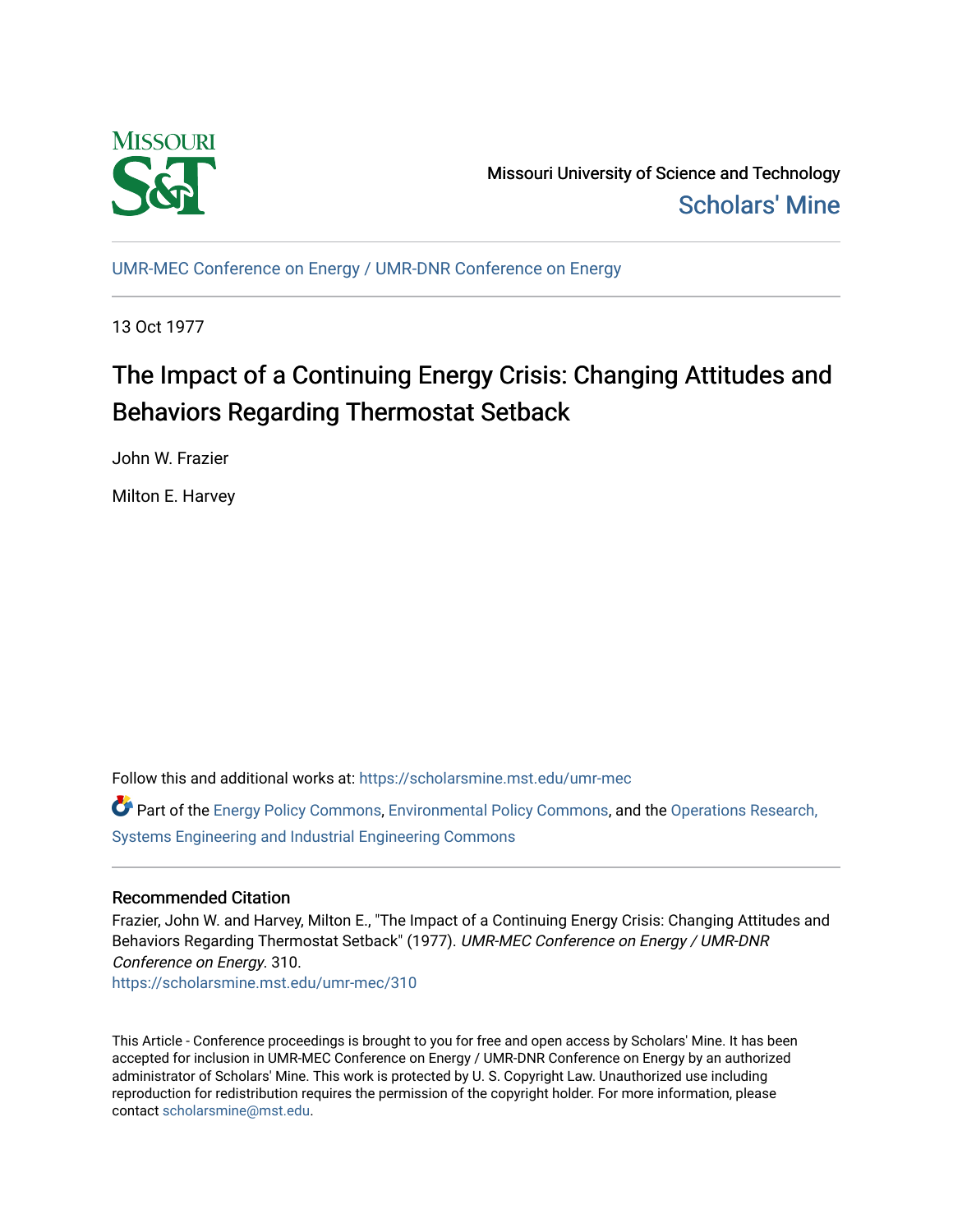## THE IMPACT OF A CONTINUING ENERGY CRISIS:

CHANGING ATTITUDES AND BEHAVIORS REGARDING THERMOSTAT SETBACK

| John W. Frazier         | Milton E. Harvey        |
|-------------------------|-------------------------|
| Department of Geography | Department of Geography |
| S.U.N.Y., Binghamton    | Kent State University   |

## Abstract

A sample of Akron, Ohio SMSA households are utilized to examine thermostat setback as an energy conservation strategy. Socio-economic differences between adopting households are evaluated using discriminant analysis. The results constitute the bases on which our recommendations for future increased use of the thermostat setback strategy are made.

#### 1. INTRODUCTION

**The** current United States energy situation has **created** the need for investigating energy supply **and distribution** and the interrelationships **between** and among energy, economy, environment, **politics** and international issues and options (5, 9, 10, 18, 31, 35, 39). While energy conservation **is now** receiving greater attention than every **before,** conflicting opinions on strategies for **ameliorating** the current shortage have hampered **widespread** utilization of conservation strategies. **Some experts** feel emphasis should be placed on in**creasing** energy production rather than on energy **conservation.** This view was held by the Ford **administration** and therefore resulted in the de**emphasis** on energy conservation. Scenarios exist **which equate** energy conservation with national **economic** disaster with concomitant drastic life**style changes** and discrimination toward specific **societal** groups (9, 10, 18). The advantages of a **well-formulated** energy conservation strategy are **becoming** increasingly obvious. We believe that **such a strategy** should consider short, inter**mediate** and long term energy supply pictures. **Berg** outlines these supply limitations:

> In **the** immediate future (1972 to 1980) **the** most important problem appears to **be** inadequate power generating capacity. **In** the distant future (the year 2000 and **beyond)** the basis problem is availability

of fuel or of energy in another form, such as solar or geothermal energy. In the intermediate time range (1980 to 2000) the conservation of energy by means which do not damage the functioning of the economy could well be the most important consideration (2, p. 128).

Most experts agree that short term energy conservation can slow energy growth rates, reduce imports and thus provide the time needed for developing new types of energy sources and the technology for increasing the output from oil wells (13, 23, 44). Conservation proponents indicate that an appreciable amount of the energy consumed in America is wasted. They argue that much of this loss is salvagable. Thus waste reduction can significantly decrease United States consumption rates and may result in considerable potential dollar savings to all consuming sectors of the U.S. economy through the adoption of energysavings techniques. Evidence indicates that such steps are being taken by the industrial, commercial and transportation sectors, while the residential sector remains relatively unaffected. The American household is a major concern to conservation enthusiasts because of its role in consumption and waste. It therefore requires increased attention in energy conservation research. This concern necessitated this study of certain aspects of household conservation attempts.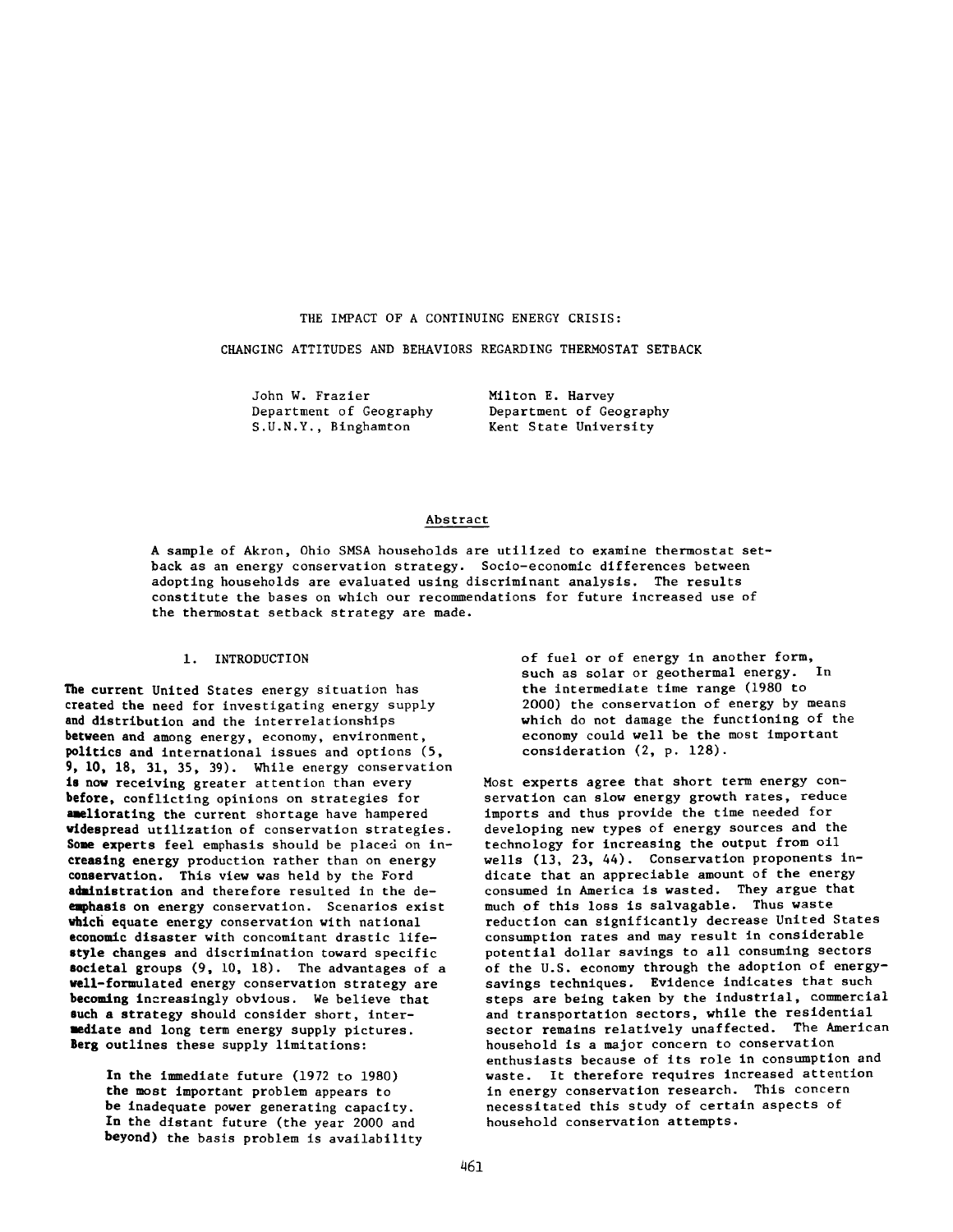## 2. THE PIVOTAL ROLE OF THE AMERICAN HOUSEHOLD

Households have a major role to play in a comprehensive, energy-conservation plan. Personal consumption in various forms (transport, heating, etc.) amounts to two-thirds of the total United States energy budget (33). For example, space heating and the automobile together account for approximately twenty-four percent (24%) of the total national budget (14, 37, 39, 44). Because of the high wastage in the household sector, the energy savings that may accrue through the adoption of various energy-conserving techniques, including thermostat setback, proper insulation, caulking and weatherstripping, the use of energy efficient appliances, more careful driving and the shift to lighter-weight automobiles, may be as high as 30 percent (5, 14, 37, 44). Much of the capability for energy-conservation reduction rests with the individual consumer. Recent indications, however, are that many households are not adopting such procedures, and to date very little research has been done to analyze the households' adjustments to rising costs, their preference structures, or their adoption or rejection of specific strategies. Commenting on the present lack of such research and their future role in energy conservation, Berg noted that:

> Influence(s) including those of political and institutional character, may require examination if one is to explain why surprisingly economically attractive fuel savings measures were not adopted in the past. It may, in fact, be necessary to find an explanation in order to plan for fuel conservation efforts in the future...(3, p. 264).

The efforts of public utility companies and federal agencies to introduce energy saving innovations through energy task forces, "management committees" and publications such as "The Electric Decision-Maker" and "How to Save Energy Dollars" reflect the belief that barriers to the adoption of energy conservation procedures are largely institutional and informational.

In addition to the actual need for household conservation, we also need to understand the behavioral problems related to energy adjustments. Presently studies on this topic are few and have focused on particular aspects of the problem. For instance, "The Family Energy Project" at Michigan State University has focused, in part, on the socio-physical determinants of energy use, the relationships between lifestyles and conservation attitudes and the initial impacts of energy costs on households (22, 38, 49, 50). Generally, such studies are in the initial stages and have not dealt with specific adoption behaviors. Other behavioral studies were based on small samples and suffer from generality of scope. Such studies include that by Harvey and Ross on the implications of adjustments in the dominant travel activities of households (27), by Frazier on the influence of residential location and socioeconomic variables on select attitudes and

behaviors related to the energy crisis (19, 20, 21), and by various psychologists on consumer reactions to feedback and recommendation regarding electrical and fuel consumption (32, 45, 46), are examples in point. Unfortunately all these studies only hint at what individual households are either thinking or might be doing. They are of little practical value in understanding what types of conservation strategies are being adopted. One on-going research which seems to be dealing with the practical problems of conservation strategies is that by the Center for Environmental Studies at Princeton University (46). The basic thrust of the research is the use of immediate feedback to consumers about their energy consumption. The assumption is that such feedback will help the consumer develop better energy strategies (46). Indeed their results indicate that the feedback concept can lead to consumption-rate reductions. A common energy reduction strategy, they reported, is the appropriate adjustment of "automatic pilot 'thermostats'" during summer and winter. Thermostat adjustment is indeed a simple strategy that can be easily adopted by any conservation household. However, we believe that before the general implementation of such an energy-saving strategy, certain questions have to be answered: 1) who has accepted thermostat setback as an innovation? 2) what are the attributes of the adoptors? 3) what are the changing attitudes over time toward thermostat adjustment and what are the corresponding changes in attribute differences between adopters vs. non-adopters? This paper will address these questions by employing a longitudinal data set from the Akron SMSA, Ohio. Social science diffusion theory is employed to help account for adoption or rejection of energy-conservation strategies. A review of pertinent diffusion literature and discussion of the sample population follow.

#### 3. THE RELEVANCE OF DIFFUSION THEORY

Conceptualizations of the diffusion process forwarded by social scientists of various disciplines have indicated that innovative behavior occurs in several distinct stages; 1) awareness of the innovation, 2) interest in the innovation, 3) trial, and 4) adoption or rejection (1, 6, 7, 8, 23, 25, 26, 29, 40, 41). Adoption or (rejection), the final stage in innovative behavior, depends upon a myriad of variables including an individual's personality, the character of his social group, and a need (or cognized need) for him to adopt (41). These "antecedents" determine adoption rates. In accounting for differentials in adoption rates however, the type of innovation must be considered. For ease of adoption, innovation must be such that it is not only attractive, but can be implemented into the individual's routine with little difficulty. Furthermore, the innovation must be simple. Diffusion studies indicate that there are spatial and aspatial differences between early and later adopters. Those adopting an innovation early tend to be: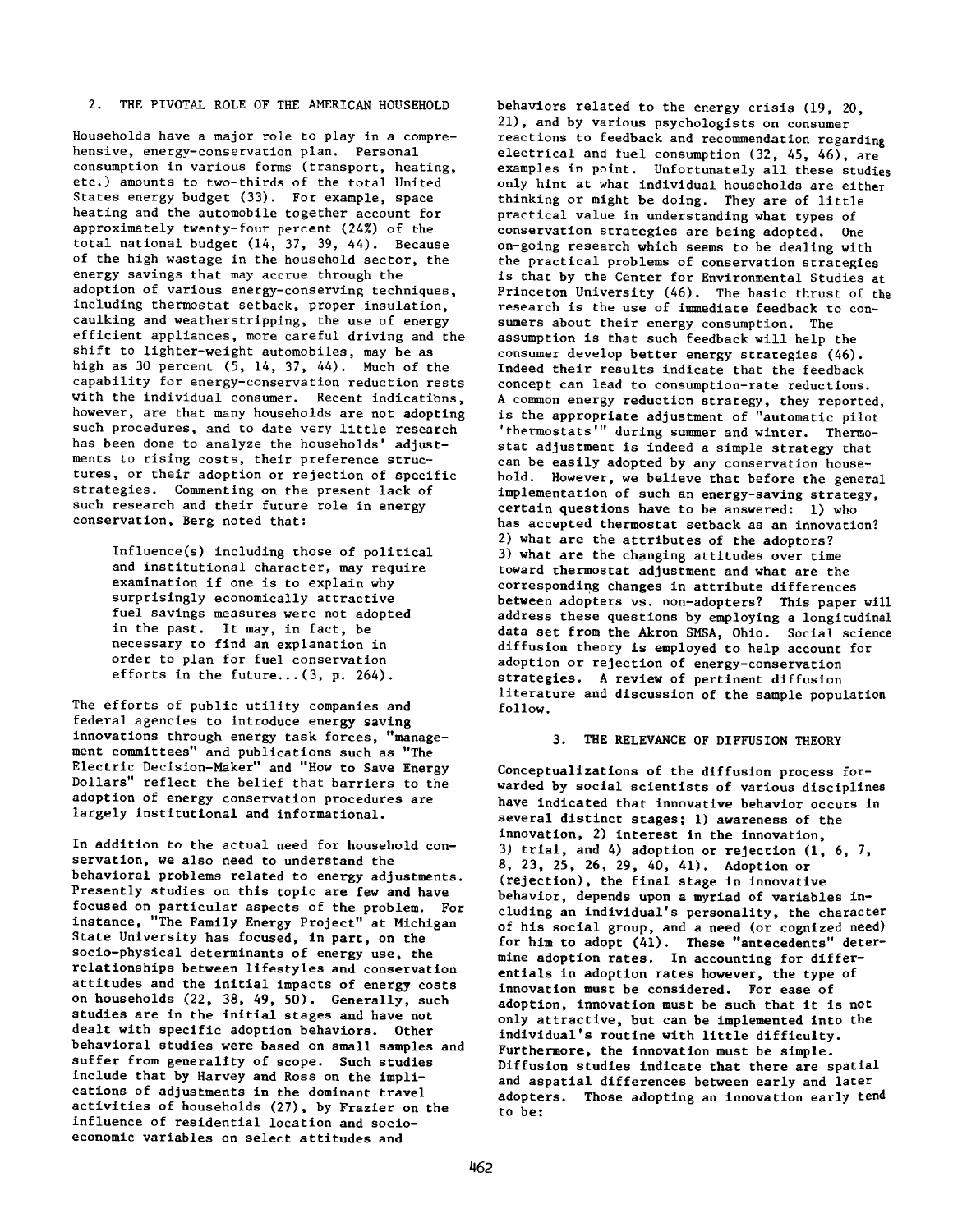- 1) closely associated (spatially) with other early adopters;
- 2) encouraged by economic factors, and
- 3) more likely react to oral propaganda than written (26).

Barnett asserts that the early adoption of an innovation is dependent upon:

- 1) prestige of the individual who is advocating adoption (rejection),
- 2) personality of the advocate,
- 3) compatability of the innovation with the potential adopter's needs and the nonpossibility of substitution,
- 4) costs,
- 5) advantages and disadvantages of early adoption,
- 6) pleasure, and
- 7) penalties for non-adoption.

Later research has directly identified the sociodemographic attributes of early adoptors. As Engel et al noted, "socio-demographic variables most often associated with innovativeness are education, literacy, income and level of living" (15). With higher levels of disposable income (level of living and income variables) innovative behavior (early adoption) is more likely. Early adoption is achieved by the "best informed" population groups.

Attitudinal variables also play a role in innovative behavior. "Achievement motivation" has been identified as an indicator that an individual will adopt early and individual attitudes toward change also help determine innovation behavior. "Openmindedness" and "venturesomeness" are also characteristics of early adopters (15). These characteristics are considered below in formulating hypotheses regarding thermostat setback.

The above discussion implies that in the initial stages of the propagation of an innovative idea, a set of variables can be identified which will significantly discriminate between the adaptors and non-adaptors. We believe that such a variable set consists of three variable groups: sociodemographic, environmental-structural and attitudinal. The demographic variables that will be used in this paper are income, age of male head of household, educational level of the male, the perceived increase in utility increases over the past year, and household size. The four environmental-structural variables are size of residential unit, age of dwelling, tenure, and the adequacy of insulation. The five attitudinal variables are attitude toward thermostat reduction, social norm, motivation, stress, and the locus of control. These calibration of these

fourteen variables are described in Table 1. These same variable sets will be used to determine the differences between early adaptors, late adaptors, and non-adaptors.

A conceptualization of a problem in terms of diffusion theory is not complete unless there is a discussion of the channels of information flow and the motivation for adoption. For the thermostat setback idea discussed in this paper we believe that the initial motivation for adoption will be 'profitability'. In the late stages of the diffusion process, purely economic considerations are paralleled by the influence of the media and of friends and relatives. These are discussed in detail later.

#### 4. THE SAMPLE POPULATION

Data were obtained through a purposive, two stage sampling procedure. In stage 1 the sample was selected from volunteers from Akron SMSA churches and civic organizations. In the second stage, a personal interview scheme to obtain adequate representation of income groupings by census tracts was devised. The survey began in February, 1976 and continued to date. Of the 312 initial sample participants only 138 households decided to participate beyond one year. A comparison of the sample population to the 1970 census, by a series of mean tests, showed that the survey population is more educated, earns slightly higher incomes and live in relatively newer homes than the 1970 population. Some of this difference is attributable to the seven year lapse in data collection.

The Akron SMSA was chosen as the study area because it offers a number of advantages. First, the ecological differentiation of its highly industrialized core approximates that of larger American cities. Second, it is typical of the Midwest climate, which is characterized by seasonal extremes of climate. Finally, and less tangible, the Akron SMSA offers the advantages of investigator familiarity with the area.

## 5. THE ANALYSIS

The summary information on attitude and behavioral change regarding thermostat setback in early 1976 reveals that while attitude toward reduction was generally positive, almost one third of the sample felt that reducing their thermostat settings was an unreasonable act (see Table 2). At this same time slightly more than one in three households actually performed that behavior. The relatively low adoption rate compared to the support rate gives credence to the contention that attitude is not directly linked to behavior. However, when the figures of 1976 are compared to those of 1977, there is an increase of more than 50 percent in the number who tried this strategy. Together these results suggest that there is a lag between the development of a positive attitude and the actual adoption of the innovative behavior. The results in Table 1 also suggest a change in attitude toward reducing thermostat settings. Thus in both attitudinal and behavioral terms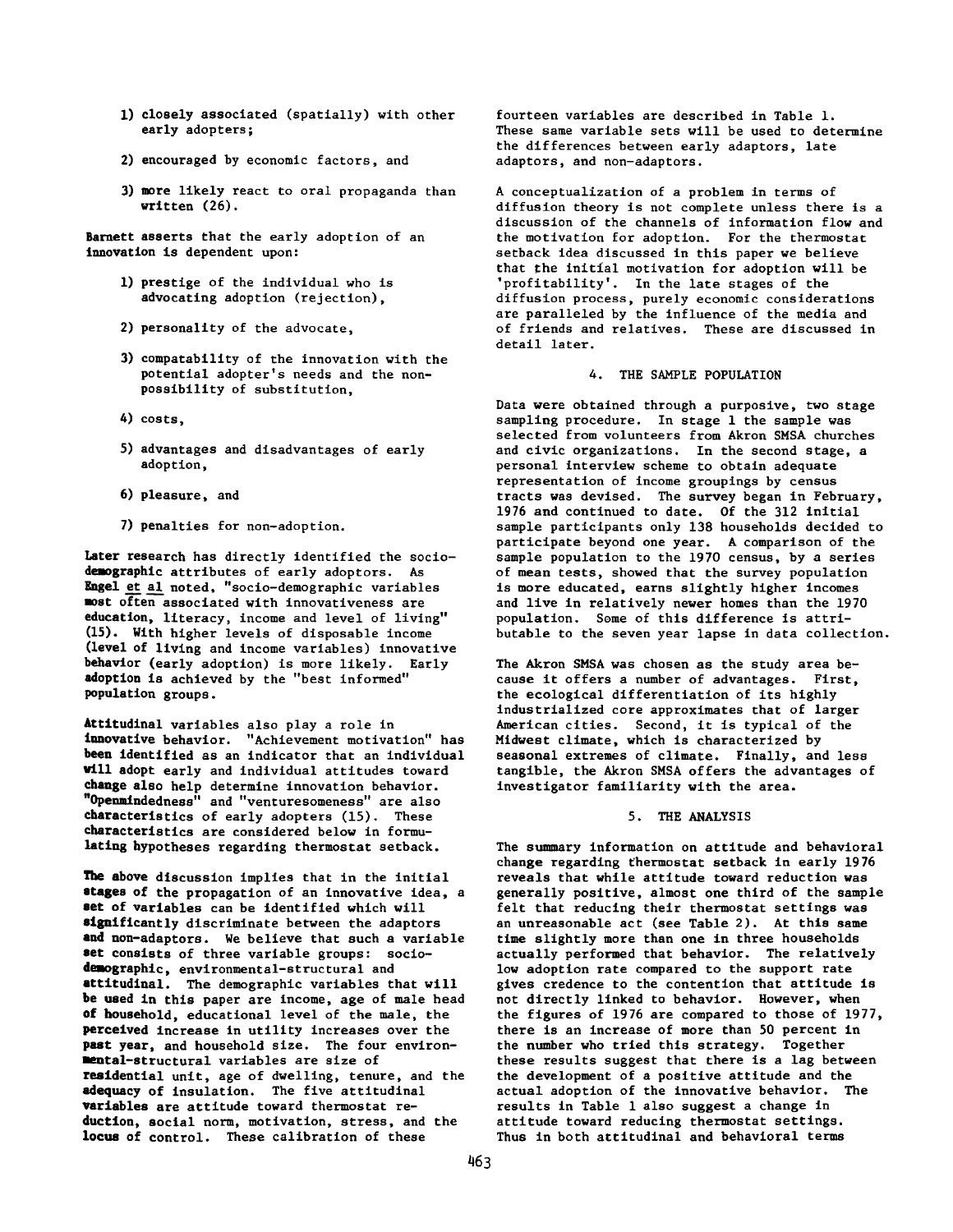## **TABLE 1**

## **INDEPENDENT VARIABLES FOR DISCRIMINANT ANALYSIS**

## **Socioeconomic - Demographic Variables:**

| 1) | Income    | less than \$4000 \$4000-7999 \$8-11,999             |
|----|-----------|-----------------------------------------------------|
|    |           | $$12-14,999$ $$15-19,999$ $$20-24,999$ $$25-29,999$ |
|    |           | $530-34,999$ $535,000$ and above                    |
| 2) | Age       | under 21 yrs. 21-30 yrs. 31-40 yrs.                 |
|    |           | 41-50 yrs. 51-64 yrs. 65 yrs. and over              |
| 3) | Education | less than 6 yrs. $6-9$ yrs. 10-12 yrs.              |
|    |           | high school graduate college                        |
| 4) | Utilities |                                                     |
|    | Increase  | high very high<br>moderate                          |

**5) Household Size Open ended question**

**Environmental-Structural Variables:**

| 1) | Unit Size           | Number of rooms. Open ended.                |
|----|---------------------|---------------------------------------------|
| 2) | <b>Dwelling Age</b> | less than $5$ yrs. $5-10$ yrs. $11-20$ yrs. |
|    |                     | $21-30$ yrs. over $30$ yrs.                 |
| 3) | Tenure              | less than 5 yrs. $5-10$ yrs. 11-15 yrs.     |
|    |                     | $16-20$ yrs. over 20 yrs.                   |
| 4) | Insulation          |                                             |
|    | Adequacy            | undecided<br>very inadequate<br>inadequate  |
|    |                     | adequate very adequate                      |

## **Attitudinal Variables:**

**1) Attitude toward thermostat reduction: Is reducing your thermostat: unreasonable \_\_\_reasonable \_\_\_very reasonable**

**2) Social Norm: Do your friends/relatives feel that thermostat setback** is: \_\_\_not important \_\_\_important \_\_\_very important.

**3) Motivational Variable: Do you think the pay-off for thermostat reduction is: \_\_\_ low payoff \_\_\_medium payoff \_\_\_high payoff**

**4) Stress Variable: Increasing heat costs have created a major discomfort for my household. \_\_\_strongly disagree \_\_\_disagree \_\_\_undecided \_\_\_agree \_\_\_strongly agree**

**5) Locus of Control Variable: Rotter's measure of internal/extemal reward expectancy. Responses to twenty-six questions, see (16,17).**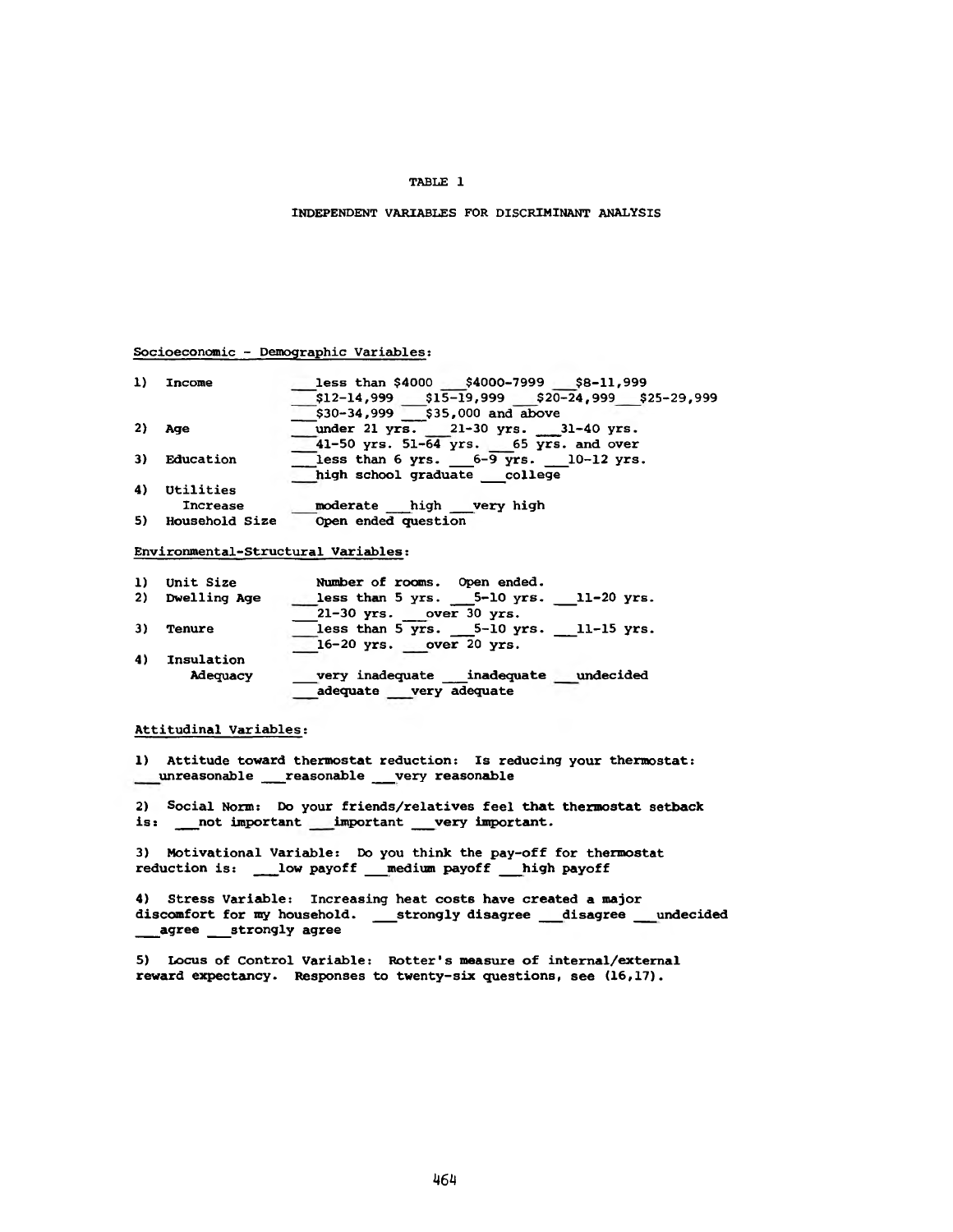**thermostat setback** appears to be gaining greater **appectance. Generally,** these findings conform to **those attitudinal** changes reported by FEA:

**...By the** spring of **1975** the percentage **of the** population regarding energy **problems** as serious had risen to **79%... This reflects** the lag times associated **with altering** public attitudes... **...The survey** points out as one might **expect,** that energy conservation options **that are** convenient and have little cost **appear to** be practiced. In the spring **of** 1975...63% (indicated they) turned **down the** thermostat...(13; 546).

5.1 ROLE OF ECONOMIC FACTORS AND INFORMATION IN THE ADOPTION PROCESS

**The increase** in the proportion of households who **turned down** their thermostat is also a function of **information,** particularly interpersonal communi**cation.** A determination of this factor in the **adoption** of the thermostat lowering strategy in**volved asking** the sample population about what **influenced** their decision the most. The results **are reported** in Table 3. In 1976, about 40 per**cent Indicated** that "increasing electric bills", **"finances" or** "economic considerations" caused **them to reduce** their thermostat settings; the **"media" accounted** for about 20 percent, while **"friends/relatives"** were noted by a meager 2.2%. **percent.** Indeed, economic considerations were **paramount.**

In 1977, the realization that the media is a source of energy conservation information is apparent. Information provided by utility companies is noted for the first time and friends/ relatives is also a more important source of information. The increasing strength of the media and information from utility companies suggests strong implications for future energy conservation planning.

5.2 DIFFERENCES BETWEEN ADOPTERS AND NON-ADOPTERS IN 1976

The 130 households in the survey in 1976 were divided into adopters and non-adoptors. Using the fifteen independent variables disclosed earlier, the data were subjected to multivariate analysis of variance to determine if the two subpopulations were significantly different on these variables. The results indicate that the groups are indeed significantly different (see Table 4). The data were then analyzed by stepwise discriminant analysis in order to identify the variables which most discriminate between the two groups. The results, also summarized in Table 3 indicated that the derived single linear discriminant function consists of only five independent variables which are significant at the .05 level of confidence. This function may be expressed as:

$$
Z_1 = 0.51_{\text{inc}} + 0.42_{\text{motv}} + 0.42_{\text{loc}} + 0.34_{\text{ten}} - 0.30_{\text{ins1}}.
$$
 (1)

## TABLE 2

| ATTIDUDE AND BEHAVIORAL CHANGES REGARDING |  |  |                          |  |
|-------------------------------------------|--|--|--------------------------|--|
| THERMOSTAT REDUCTION:                     |  |  | - 1976 - 1977 AKRON SMSA |  |

| Variable                                           | Response                   |         |                    |
|----------------------------------------------------|----------------------------|---------|--------------------|
|                                                    | Unreasonable<br>Reasonable |         | Very<br>Reasonable |
| Attitude toward<br>reducing thermostat -<br>1976   | 32.6%                      | 34.87   | 32.5%              |
| Attitude toward<br>reducing thermostat $-$<br>1977 | 10.92                      | 37.7%   | 51.4%              |
| Percent difference,<br>$1976 - 1977$               | $-21.72$                   | $+2.97$ | $+18.82$           |
|                                                    | Yes                        |         | N <sub>o</sub>     |
| Adoption of thermostat<br>setback $-1976$          | 38.47                      |         | 61.67              |
| Adoption of thermostat<br>setback - $1977$         | 89.8%                      |         | 10.2%              |
| Percentage difference,<br>$1976 - 1977$            | 51.47                      |         | 51.47              |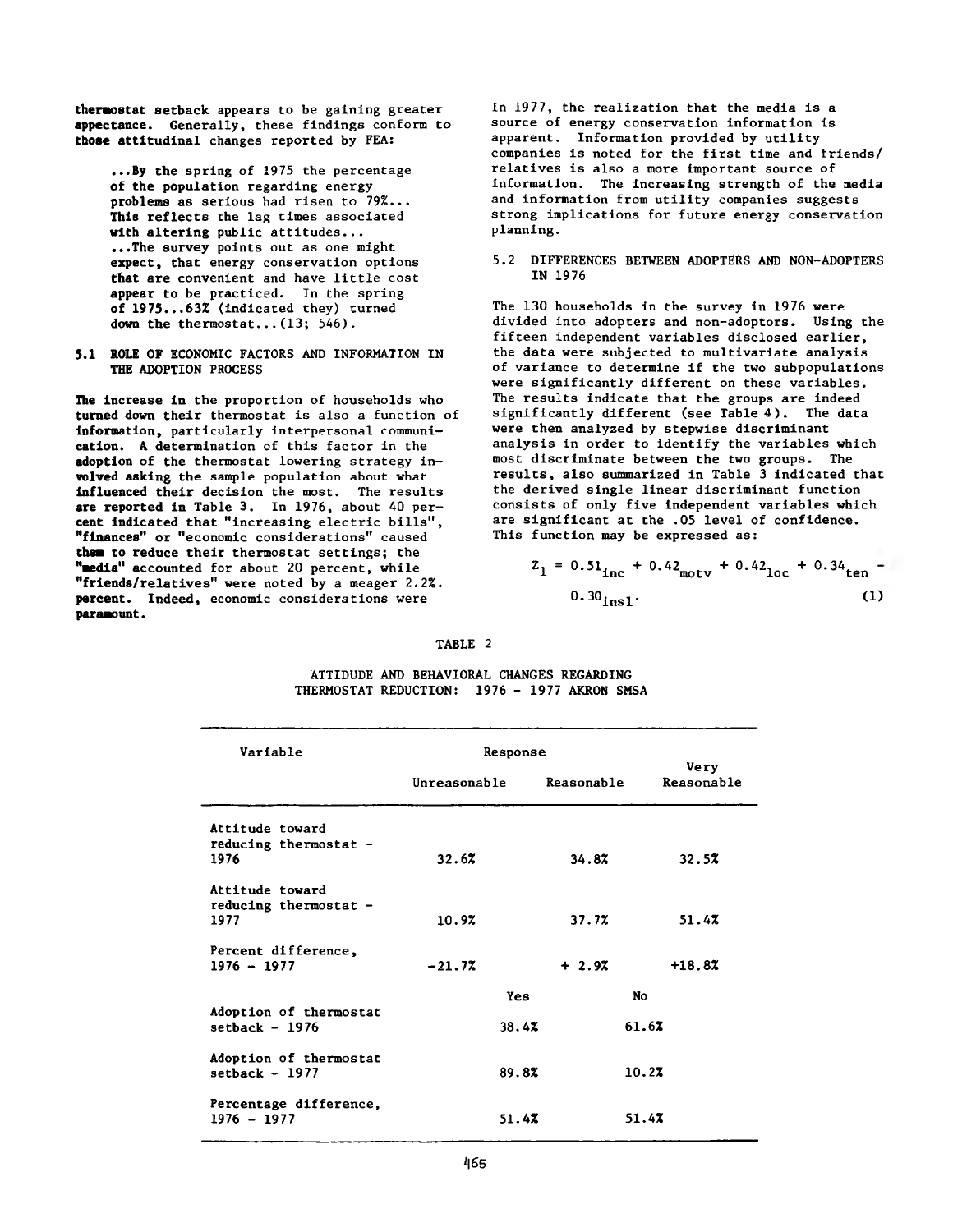This function is most highly weighted with income, followed by attitudinal variables, household tenure and the perceived adequacy of home insulation. Clearly the economic variable is very important to the innovation adoption procedure. People with relatively higher incomes appear to be the innovators. The poor, lacking the options open to the higher income groups, develop defeatist attitudes toward life, and therefore do not have the desire to innovate (21, 30). Other energy related studies have noted that upper and middle income families are making more energyrelated adjustments than lower income groups (20, **21).**

The importance of motivation in the discriminant function indicates that the adopting group is distinguishable from the non-adopters because adopters believe that there will be a payoff for turning back the thermostat. Payoff may be interpreted in either economic terms, thus reinforcing the importance of the income variable, or in social terms, which would indicate a belief in the benefit of society. The second attitudinal variable, locus of control, also indicates a separation of the groups. Those that believe their actions, rather than fate or the actions of others, determine the future, are the adopting population. The relationship between attitudinal variables such

#### TABLE 3

INFORMATIONAL SOURCES AND FACTORS RESPONSIBLE FOR THERMOSTAT SETBACK: 1976 - 1977, AKRON SMSA

|                                   | Percent* |
|-----------------------------------|----------|
| No Response - 1976                | 35.5     |
| No Response $-1977$               | 37.7     |
| <b>% Difference 1976 – 1977</b>   | 0.2      |
| Media: TV/Radio/Newspapers - 1976 | 22.4     |
| Media<br>- 1977                   | 48.6     |
| % Difference 1976 – 1977          | 26.2     |
| Friends/Relatives - 1976          | 2.2      |
| Friends/Relatives - 1977          | 4.3      |
| % Difference 1976 - 1977          | 2.1      |
| Open Responses:                   |          |
| Economic Considerations - 1976    | 39.9     |
| Economic Considerations - 1977    | 4.3      |
| % Difference 1976 - 1977          | 35.6     |
| Utilities Info - 1976             | 0.0      |
| Utilities Info – 1977             | 4.3      |
| % Difference 1976 - 1977          | 4.3      |

♦Percent of total responses.

#### TABLE 4

MANOVA AND DISCRIMINANT ANALYSIS STATISTICS FOR TEMPERATURE SETBACK: NON-ADOPTERS VS. ADOPTERS IN 1976

| Manova Statistics: Wilk's Lamda = $0.70$ |              |                        |  |                    |
|------------------------------------------|--------------|------------------------|--|--------------------|
|                                          | $F$ -ratio = | $1.88*$ for 14 and 125 |  |                    |
|                                          |              |                        |  | degrees of freedom |

## Discriminant Statistics:

| Variables               | Standardized Coefficients for Chronicle Variable |  |  |
|-------------------------|--------------------------------------------------|--|--|
|                         |                                                  |  |  |
| Income                  | .51                                              |  |  |
| Motivation              | .42                                              |  |  |
| Locust of Control       | .42                                              |  |  |
| Tenure                  | . 34                                             |  |  |
| Insulation              | $-.30$                                           |  |  |
| Canonical Correlation = | . 40                                             |  |  |

♦Significant at the .05 level of confidence.

 $N = (85 \text{ and } 53 =) 138.$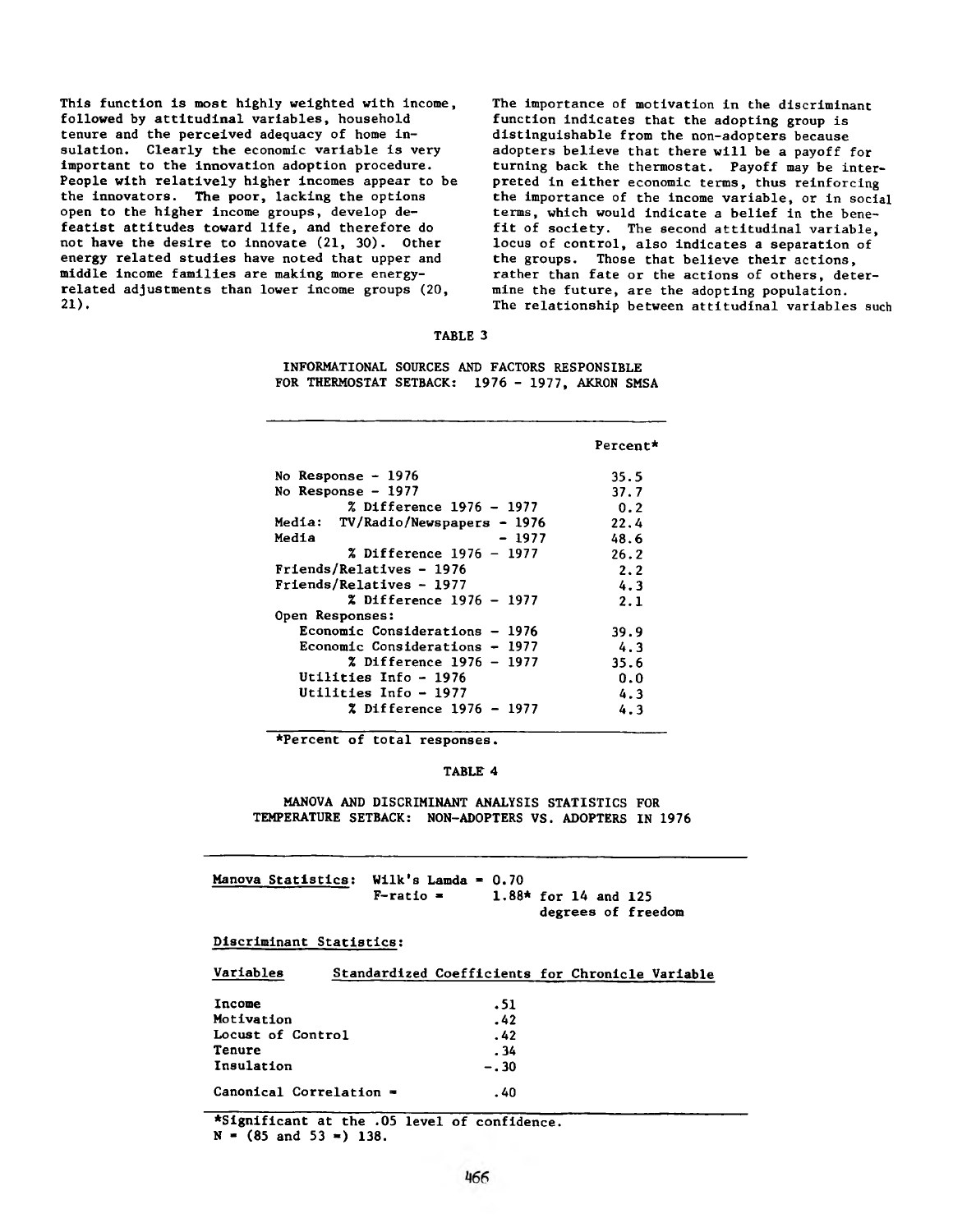as these used In this study and behavior are widely discussed in the literature (16, 17).

As regards tenure, the function suggests that those who have resided in their homes for longer periods tend to have adopted thermostat setback. The negative coefficient of the perceived insulation adequacy variable suggests that adopters are those who feel that their homes are less adequately insulated. Taken together these two environmental variables indicate that longtime residents of less than adequately insulated homes have adopted thermostat setback to cut fuel costs. This adoption might also be a cheap substitute prior to the possible adopting of the more expensive process of insulating the home.

In summary, a motivated, moderately high income population that believes it controls its own future has a higher probability of adopting the thermostat setback. This population is also distinguishable from non-adopters because of its perception that insulation levels are less than adequate.

## 5.3 DIFFERENCES BETWEEN EARLY ADOPTERS, LATE ADOPTERS AND NON-ADOPTERS

To determine the differences between early adopters, late adopters and non-adopters, the sample was divided into those who setback their thermostat before 1977, those who did in 1977, and those who had not. For these groups, the MANOVA results indicate that they are significantly different, indicating the suitability of the data for discriminant analysis (12). It should be noted that in addition to the original fourteen Independent variables, four additional variables relating to the late adopter period (1977) were used in this analysis: the attitude, the social norm, motivation and stress. These are more directly related to the stimulus condition (energy conservation through thermostat setback) and, therefore, subject to change. In fact, in section 5 we showed that attitudes toward thermostat setback did change between 1976 and 1977.

Examination of Table 5 shows that only seven of the eighteen variables are significant at the .05 level of confidence. The weights for these on the two discriminant functions are:

$$
Z_1 = 0.60_{\text{mot}} + .580_{\text{at}}(1977) + 0.380_{\text{sn}}(1977)
$$
  
+ 0.280<sub>ten</sub> + 0.160<sub>inc</sub> + 0.070<sub>loc</sub> +  
0.070<sub>stress</sub>(1977)

and

$$
Z_2 = 0.30_{\text{motv}} + 0.57_{\text{at}(1977)} + 1.160_{\text{sn}(1977)}
$$
  
- 0.140<sub>ten</sub> + 0.210<sub>inc</sub> + 0.040<sub>loc</sub> +  
0.490<sub>stress(1977)</sub>.

The first discriminant function, which separates non-adopters and early adopters, is most highly

weighted by motivation, followed by attitude and social norm expressed in 1977 and tenure, income, locus of control and stress experienced in 1977. These positive weightings suggest that households with longer tenure, slightly higher incomes and positive attitudinal profiles were the first to turn back the thermostat. Among the attitudinal variables, motivation and attitude in 1977 have the highest weights. Since the expressed attitude in 1976 was not significant in the earlier analysis (see section 5.2), the significance of attitude in 1977 indicates that over time an increasing gulf is developing between non-adopters and early adopters regarding their feeling and beliefs about the value of thermostat setback. The adopters are more motivated, believe they are in control of their futures, have developed a more positive attitude toward adoption by 1977, feel their friends and relatives favor adoption, are of slightly higher incomes, are feeling discomfort over the increasing cost of heating their homes and have resided in their homes for longer periods than non-adopters.

The second linear discriminant function distinguishes early adopters from late adopters. It is most highly weighted by the perceived social norm in 1977, followed by attitude in 1977, perceived stress-discomfort, motivation, income, tenure and locus of control. The very high positive weighting for social norm in 1977 (compared to 1976) suggests that adopters in 1977 were more affected by the value that friends/ relatives placed on energy conservation than those who adopted the innovation in 1976. In addition to the values of friends and relatives, the importance of information in 1977 underscores the importance of communication in the later stages of the diffusion of an innovation. It is also interesting to note that later adopters are less motivated than early adopters (negative weightings) but are experiencing a greater perceived discomfort due to heating bills (stress 0.49). In comparison with the early adopters they have slightly higher incomes and shorter tenure.

A comparison of the results of the discriminant analysis in sections 5.2 and 5.3 reveal certain interesting trends:

- i. The role of communication increases as the diffusion of the innovation continues. This implies that any national conservation strategy that is designed to encourage voluntary conservation must have a well executed informationdissemination plan.
- ii. Those expressing a favorable attitude toward thermostat setback increased between 1976 and 1977. This indicates that as attitude toward the innovation changes positively, the number of adopters increases.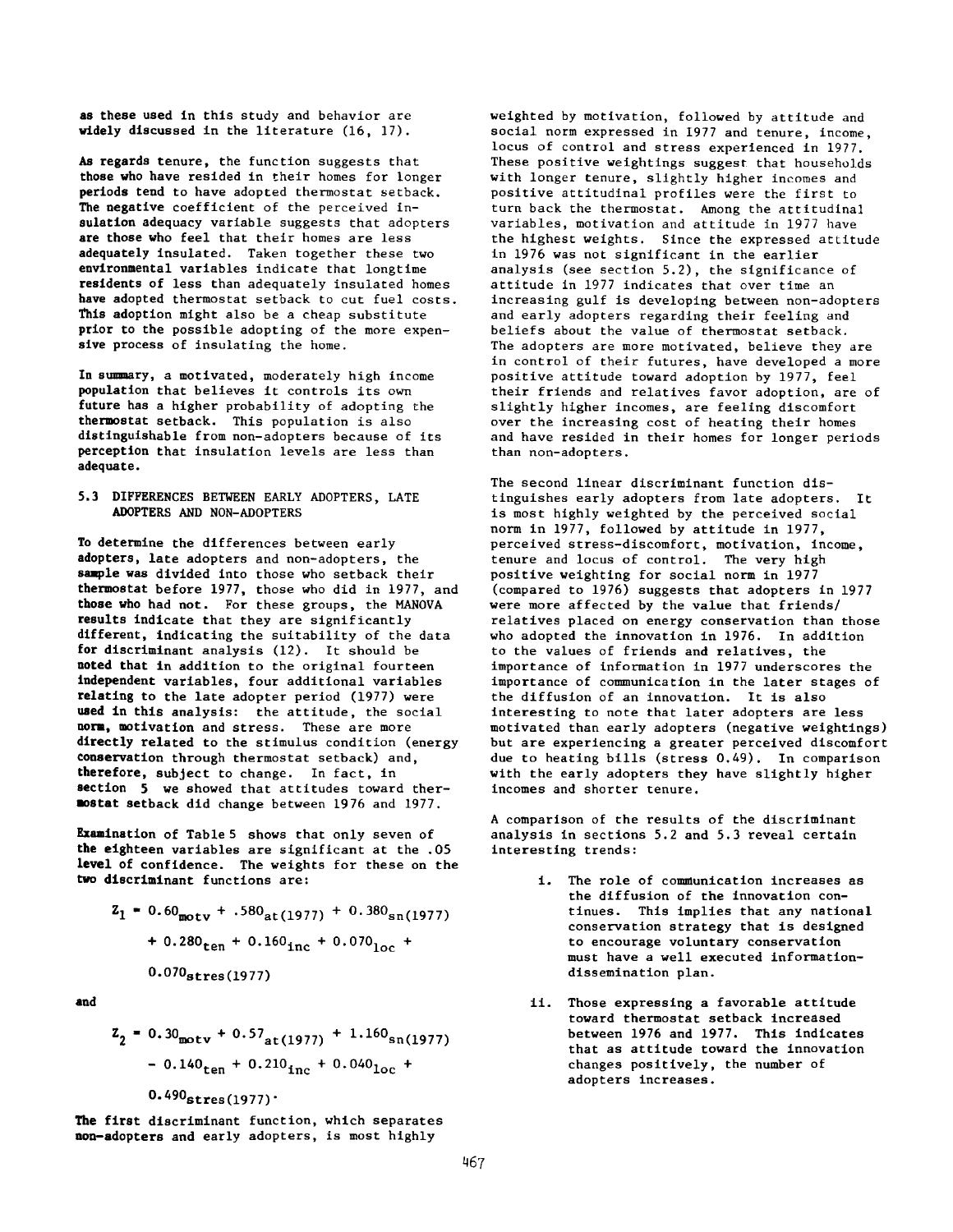**TABLE 5**

MANOVA AND DISCRIMINANT ANALYSIS STATISTICS FOR TEMPERATURE SETBACK: NON-ADOPTERS, TIME 1976 ADOPTERS, AND TIME 1977 ADOPTERS

Manova Statistics: Wilk's Lambda =  $0.62$  $F-ratio = 1.92* for 17, 120$ degrees of freedom

#### Discriminant Statistics:

F - Matrix with 7, 129 degrees of freedom for Inter-group differences.

|               | Groups         |               |  |
|---------------|----------------|---------------|--|
|               | Early Adopters | Late Adopters |  |
| Late Adopters | $2.58*$        |               |  |
| Non-Adopters  | $2.61*$        | $2.34*$       |  |

\*Significant at the .05 level of confidence.  $N = 14$ , 48 and 76.

#### 6. SUMMARY AND CONCLUSIONS

This exercise has yielded several ideas concerning the future of thermostat setback as a strategy for energy conservation policy. Attitudes toward reducing thermostat settings have become positive and adoption of the strategy has increased. It should be noted, however, that while most households have setback their thermostats, the actual temperature reductions are generally modest and well below the seven-degree level set as a national goal. The adopting populations were characterized as middle and upper-middle income households, motivated by various factors. It is clear that after the initial economic shock in the early time period, the media, friends and relatives, and utility companies have aided in changing public attitudes and are assisting in the adoption of thermostat setback.

Based on the findings in this paper, we suggest that to facilitate further adoption, a combination of incentives and/or disincentives be developed by the Federal Government. Such programs could include additional peak-pricing adjustments, subsidies for installation of automatic setback thermostats and new adjustments through new billing procedures. For example bi-weekly or monthly billings showing the consumer the amounts of fuel or electricity consumed with comparable figures for the previous month and year would be initiated. Based on geographic location, the consumer could be told about the loss or gain in energy conservation for the reporting period. A tax credit could be established as an incentive for saving energy.

With the increasing realization that the media are an important source of information, it would be wise to increase advertisements, emphasizing not only the important role of thermostat setback to energy conservation but also potential savings to

the consumer. Additionally, it must stress the importance of the seven-degree goal in thermostat setback. Such an advertisement must also aim at convincing the public that such reduction does not cause medical problems.

Related to media advertising we suggest that because social norms emerged as significant in our analysis and the friends/relatives variable gained strength as an information source, a special effort be made to encourage civic organizations to disseminate thermostat setback information. Groups such as the League of Women Voters have become involved in energy conservation policy and could provide an excellent outlet for such information.

Our final suggestion is that lower income households should receive separate and detailed research attention in the future. It is possible that special programs would have to be developed to assist and encourage their conservation behavior. A necessary first step is a detailed survey of their needs, attitudes and behaviors. They deserve immediate attention.

We further emphasize the need for continuing projects that will enhance the ongoing efforts of households now practicing thermostat setback. Such research will contribute to current efforts and develop new methods to conserve home energy use.

#### REFERENCES

1. Barnett, H. G. Innovation: The Basis of Cultural Change (New York: **McGraw-Hill.** 1953).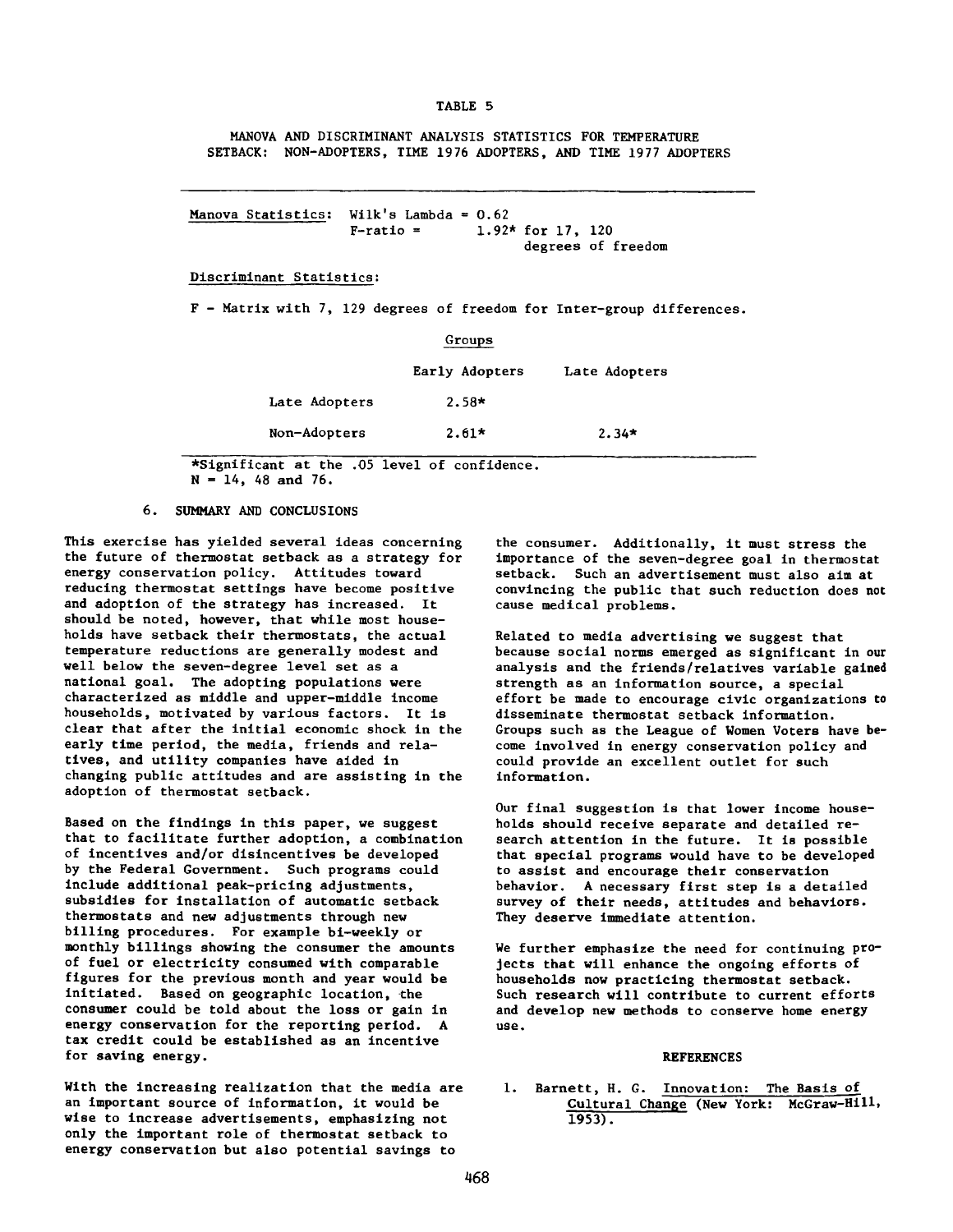- 2. Berg, C. A. "Energy Conservation Through Effective Utilization," Science, Vol. 181, p. 128.
- 3. \_\_\_\_\_\_\_\_\_\_. "Conservation in Industry," Science, Vol. 184, pp. 264-270.
- . "Potential for Energy Con-4. servation in Industry," in J.M. Hollander and M. K. Simmons (eds.), Annual Energy Review, Volume I (Palo Alto: Annual Reviews, Inc., 1976), pp. 519-534.
- 5. Boretsky, M. "Opportunities and Strategies for Energy Conservation," Technology Review, July-August, 1977, pp. 56-62.
- Brown, L. "Models for Spatial Diffusion Research— A Review," Technical Report No. 3, Contract Nonr 1228 (33), Task No. 389-1400 (Evanston: Northwestern University Department of Geography, 1965).
- 7. \_\_\_\_\_\_\_\_\_\_\_\_\_. "Diffusion Dynamics: A Review and Revision of the Quantitative Theory of the Spatial Diffusion of Innovation," Lund Studies in Geography, Series B, Human Geography (Lund, Sweden: Gleerup, 1967).
- 8. "Diffusion Processes and Location: A Conceptual Framework and Bibliography," Bibliography Series No. 4 (Philadelphia: Regional Science Institute, 1968).
- 9. Brubaker, T. In Command of Tomorrow (Baltimore: J. Hopkins Press, 1975).
- 10. Cairns, Jr., J. and K. L. Dickson. The Environment: Costs, Conflicts, Action (New York: Marcel Dekker, Inc., 1974).
- Clark, W. A. V. and M. Cadwallader. "Locational Stress and Residential Mobility," **Environment and Behavior**, Vol. 6, No. 1, pp. 29-41.
- Cooley, W. W. and P. R. Lohnes. Multivariate Data Analysis (New York: Wiley and Sons, Inc., 1971).
- 13. Craig, P. R., Darmstadter, J. and S. Rattien. "Social and Institutional Factors in Energy Conservation," in Hollander and Simmons,see reference #4.
- Darmstadter, J. and E. Hirst. "Energy-Conservation Research Needs," in H. H. Landsberg, et al (eds.), Energy and the Social Sciences: An Examination of Research Needs (Washington, D.C.: Resources for the Future, Inc., 1974), pp. 422-465.
- . Engel, J. F., D. T. Kollat and 15 R. D. Blackwell, Consumer Behavior (New York: Holt, Rinehart and Winston, 1973), especially Chapter 24.
- . Fishbein, M. "A Consideration of Beliefs, 16 Attitudes and Their Relationships," in I. D. Steiner and M. Fishbein (eds.), Current Studies in Social Psychology (New York: Holt, Rinehart and Winston, 1965), pp. 107-120.
- . "Introduction: The Prediction of Behaviors from Attitudinal Variables," in C. D. Mortensen and K. K. Sereno (eds.), Advances in Communications Research (New York: Harper and Row,  $1973)$ , pp. 3-31. 17.  $\frac{1}{2}$
- 18. Freeman, S. D. et al. A Time To Choose (Cambridge: Ballinger Press, 1974).
- . Frazier, J. "Household Energy-Conservation 19 Strategies: An Examination of Select Travel Behaviors," Kent State University Occasional Papers, No. 2, 1977.
- . "Contextual Variables in Energy Adjustment Process," Research in Contemporary and Applied Geography, Vol. 1, No. 2, pp. 25-55. 20
- . "Household Responses to the Energy Crisis: An Analysis of Some Coping Behaviors of Akron, Ohio Households," paper presented to the Association of American Geographers, Salt Lake City, Utah, April, 1977. 21
- . Gladhart, P. M. "Energy Conservation and Lifestyles. An Integrative Approach to Family Decision Making," Family Energy Project Occasional Paper No. 6, November 1, 1976. 22
- 23. Gould, P. <u>Spatial Diffusion</u>, Commission on College Geography Resource Paper, No. 4 (Washington, D.C.: Association of American Geographers, 1969).
- . Grot, R. A. and R. H. Socolow, "Energy 24 Utilization in a Residential Community," in M. S. Macrakis (ed.), Energy: Demand, Conservation, and Institutional Problems (Cambridge: M.I.T. Press, 1974), pp. 483-498.
- . Hagerstrand, T. "The Propagation of 25 Innovation Waves," Lund Studies in Geography, Series B, Human Geography, No. 4 (Lund, Sweden: Gleerup, 1952).
- Innovation Diffusion as A Spatial Process (translated by A. Pred, Chicago: University of Chicago Press, 1967). 26